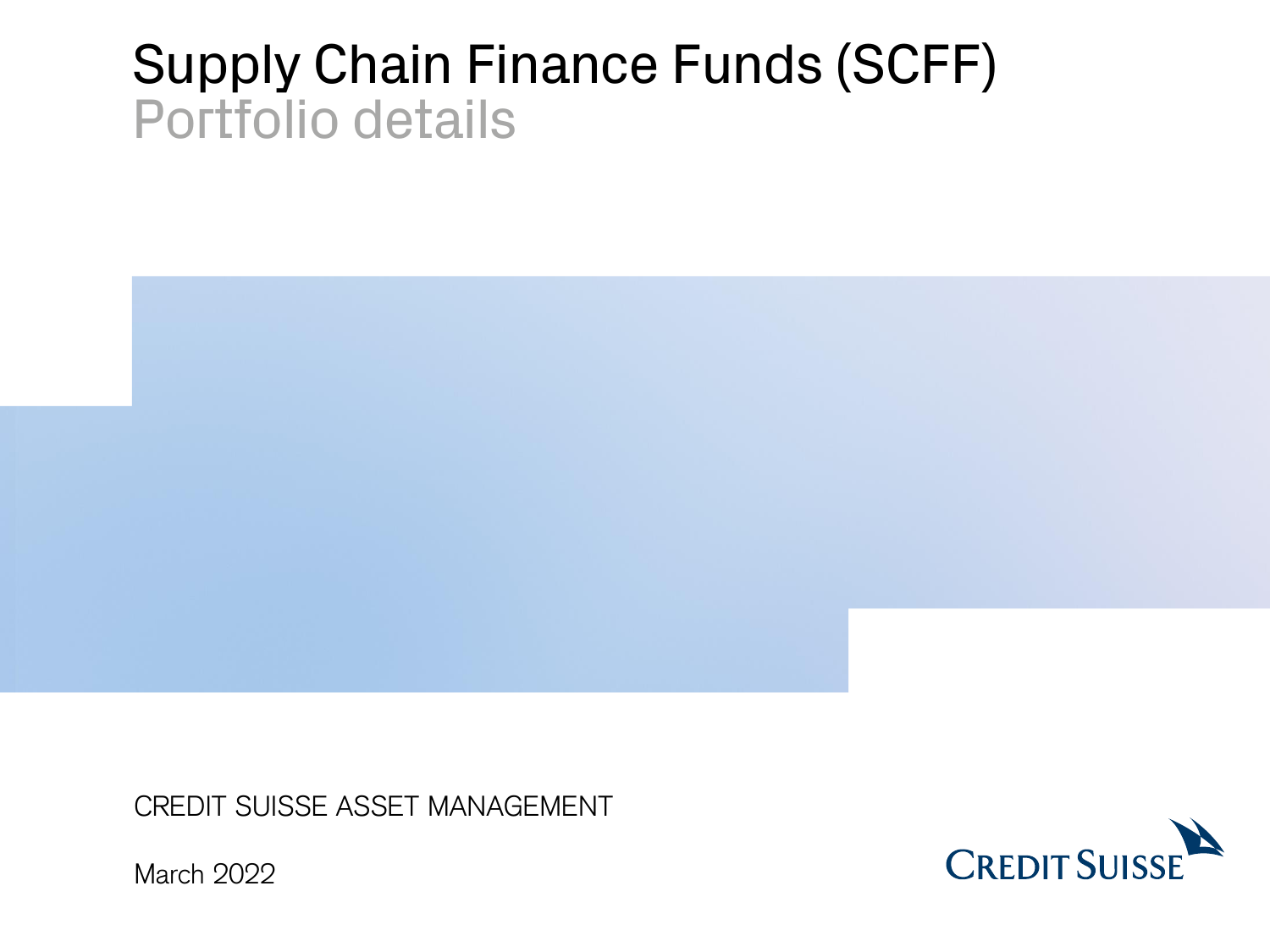## Supply chain finance notes Initial remarks on portfolio composition

|                           | Description                                                                                                                                                                                                                      |
|---------------------------|----------------------------------------------------------------------------------------------------------------------------------------------------------------------------------------------------------------------------------|
| Single obligor<br>program | Relates to a program where issued notes are backed by obligations from a single paying party (single<br>obligor)                                                                                                                 |
| Multi-obligor program     | • Relates to a program where issued notes are backed by existing obligations and, in some programs are<br>subject to certain eligibility criteria, by future obligations, from a number of paying parties (multiple<br>obligors) |
| <b>Focus Areas</b>        | • Three segments of exposure in the funds have been identified as driving the valuation uncertainty<br>• These include both single-obligor exposure and multi-obligor exposure                                                   |

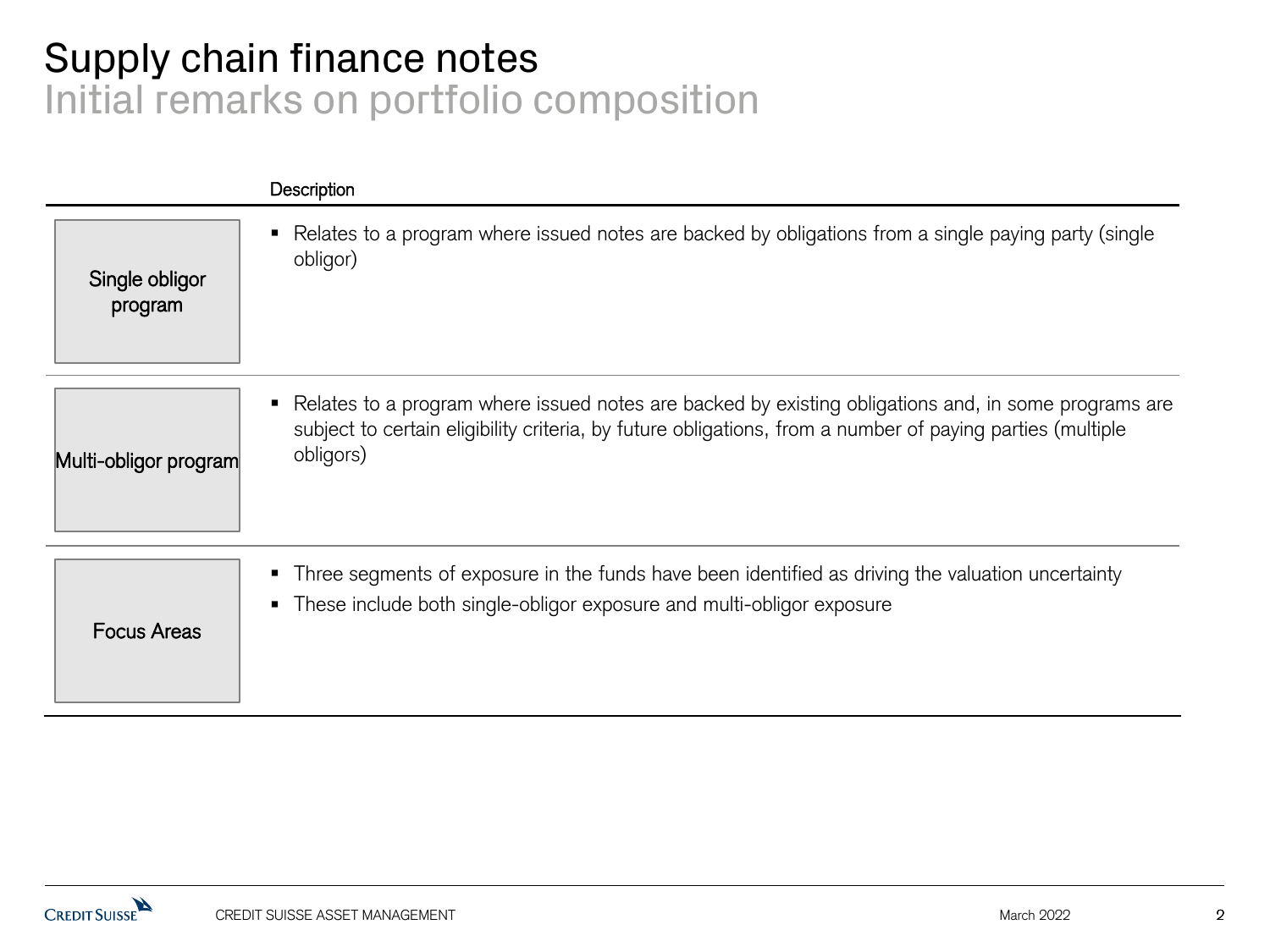### Credit Suisse (Lux) Supply Chain Finance Fund (a sub-fund of Credit Suisse Virtuoso SICAV-SIF) Fund portfolio details



2. Latest published NAV less cash payout (see Note)

3. Includes also notes due with outstanding payment of USD 2.0bn (rounded), of which about 89% correspond to Focus Areas

4. Includes investment in other Supply Chain Finance Funds of USD 0.007bn (rounded)

5. Includes single obligor notes and multi-obligor program notes

1. Latest published NAV as of February 25, 2021<br>
2. Latest published NAV less cash payout *(see Note)*<br>
3. Includes also notes due with outstanding payment of USD 2.0bn (rou<br>
4. Includes investment in other Supply Chain Fi Note: Values of notes based on nominal / face value adjusted for restructuring where relevant, portfolio breakdown excludes cost accruals. Analysis of portfolio under review and subject to change. Information as of February 28, 2022. Data source: CSAM Portfolio Management for all information pertaining to fund notional value after cash payout. The NAV is published through the Fund Administrator. Differences (e.g., different data sources, cut-off times, FX rates, etc.) may occur.

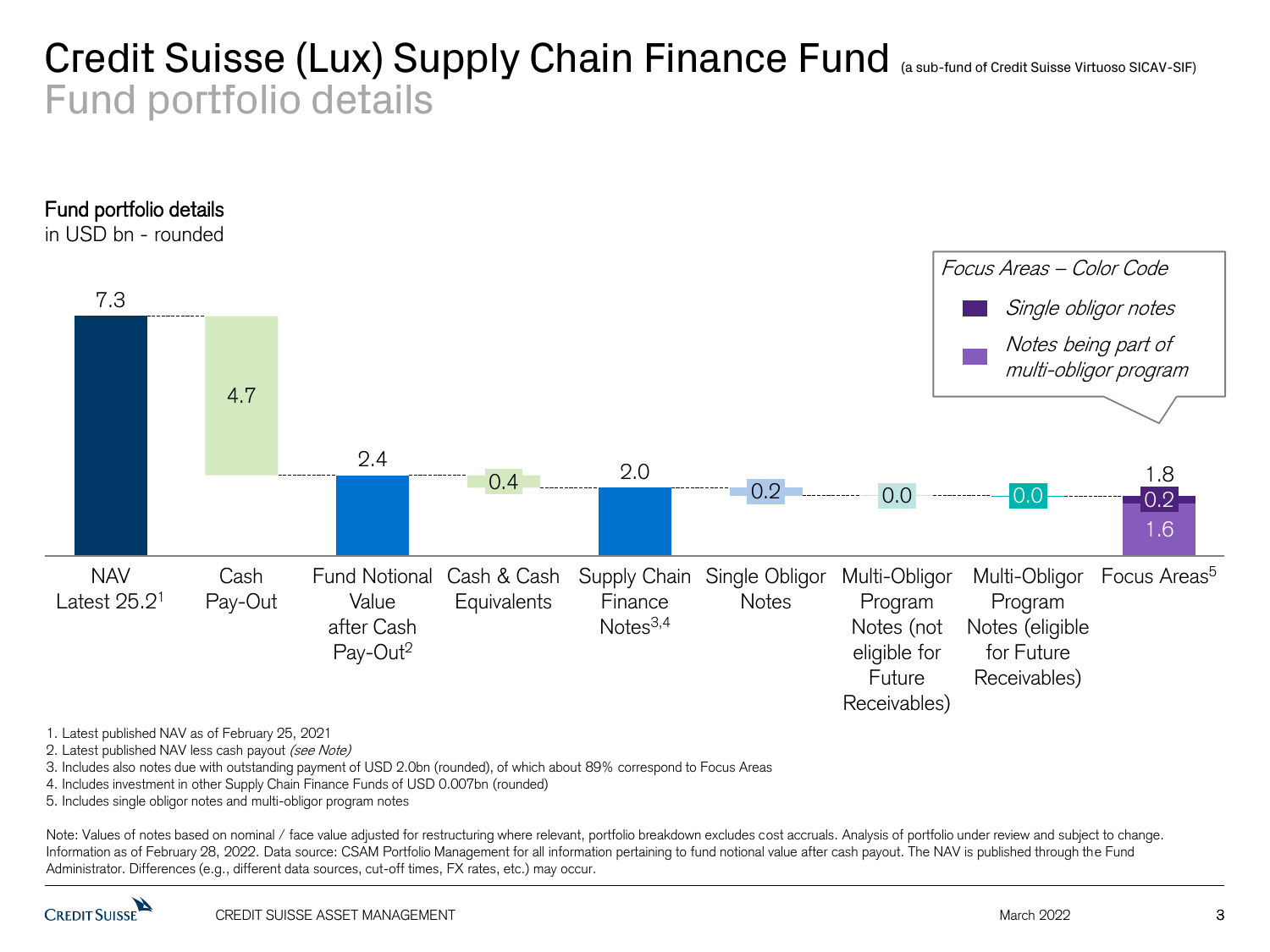### Credit Suisse (Lux) Supply Chain Finance Fund (a sub-fund of Credit Suisse Virtuoso SICAV-SIF) Single obligor notes (excluding Focus Areas)

| Obligor                                        | Top $101$                                        |                                 |                                                      |  |
|------------------------------------------------|--------------------------------------------------|---------------------------------|------------------------------------------------------|--|
|                                                | Total amount outstanding,<br>in USD bn - rounded | % of fund notional <sup>2</sup> | Notes due, payment<br>outstanding (%) <sup>3,4</sup> |  |
| TRADESHIFT HOLDINGS INC                        | 0.07                                             | 3%                              | 100%                                                 |  |
| <b>WESTFORD LIMITED</b>                        | 0.05                                             | 2%                              | 100%                                                 |  |
| CATFOSS RENEWABLES LTD                         | 0.03                                             | $1\%$                           | 100%                                                 |  |
| SPECIAL NEEDS GROUP LTD                        | 0.02                                             | $1\%$                           | 100%                                                 |  |
| CATFOSS DBT LTD                                | 0.02                                             | 1%                              | 100%                                                 |  |
| NOVINITI COLCHESTER LIMITED                    | 0.01                                             | $1\%$                           | 100%                                                 |  |
| BAUERS INTELLIGENT TRANSPORTATION INC          | 0.01                                             | $0\%$                           | 100%                                                 |  |
| NOVINITI POOLE LTD                             | 0.01                                             | 0%                              | 100%                                                 |  |
| NOVUS AG LLC                                   | 0.01                                             | $0\%$                           | 100%                                                 |  |
| DEAL PARTNERS LIMITED                          | 0.00                                             | 0%                              | 100%                                                 |  |
| Total Top 10                                   | 0.23                                             | 10%                             | 100%                                                 |  |
| Total single obligor notes (excl. Focus Areas) | 0.23                                             | 10%                             | 100%                                                 |  |

2. In % of fund notional value after cash payouts, as of February 28, 2022; results in higher relative weightings versus previous disclosures due to lower base

3. Defined as notes due, payment outstanding in % of total amount outstanding

1. Top 10 single obligor notes. Includes notes due, payment outstanding, when applicable. Cross-fund investments not considered<br>
2. In % of fund notional value after cash payouts, as of February 28, 2022; results in higher 4. In some instances new repayment schedules have been agreed with obligors. For such cases, the exposure is still classified as "Notes due" or "Late Payment" if the original note was not repaid on time Note: Values of notes based on nominal / face value adjusted for restructuring where relevant, portfolio breakdown excludes cost accruals. Analysis of portfolio under review and subject to change. Information as of February 28, 2022, Data source: CSAM Portfolio Management

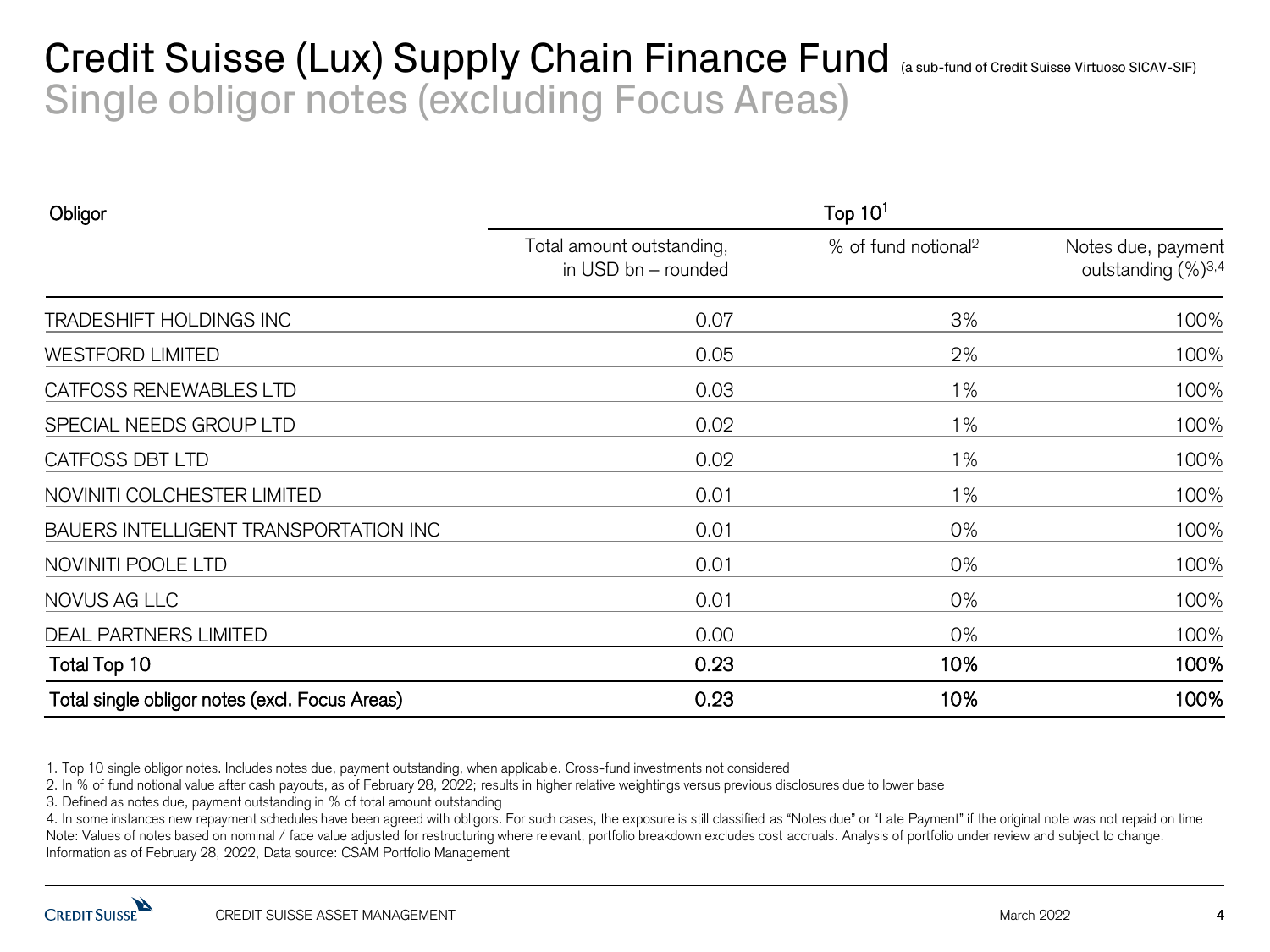## Credit Suisse (Lux) Supply Chain Finance Fund (a sub-fund of Credit Suisse Virtuoso SICAV-SIF) Multi-obligor program overview

| Multi-obligor program (MOP)                                                                                                      | Program                                             | Underlying   |                                                       | Supply Chain Finance notes                           |  |
|----------------------------------------------------------------------------------------------------------------------------------|-----------------------------------------------------|--------------|-------------------------------------------------------|------------------------------------------------------|--|
|                                                                                                                                  | documentation<br>provides for future<br>receivables | obligors (#) | Total amount<br>outstanding, in USD<br>$bn$ – rounded | Notes due, payment<br>outstanding (%) <sup>2,6</sup> |  |
| Fairymead MOP                                                                                                                    | Yes                                                 | 33           | 0.44                                                  | 100%                                                 |  |
| Rasmussen MOP                                                                                                                    | Yes                                                 | 15           | 0.29                                                  | 100%                                                 |  |
| Liberty Commodities MOP 2018                                                                                                     | <b>No</b>                                           | 31           | 0.27                                                  | 100%                                                 |  |
| Currajong MOP                                                                                                                    | Yes                                                 | 17           | 0.27                                                  | 100%                                                 |  |
| Onesteel TCUK MOP 2018                                                                                                           | Yes                                                 | 53           | 0.17                                                  | 100%                                                 |  |
| Seaview MOP                                                                                                                      | Yes                                                 | 11           | 0.07                                                  | 100%                                                 |  |
| Rehbein MOP                                                                                                                      | Yes                                                 | 19           | 0.05                                                  | 100%                                                 |  |
| Total multi-obligor programs <sup>1</sup>                                                                                        |                                                     |              | 1.56                                                  | 100%                                                 |  |
| Total multi-obligor programs where documentation<br>provides for future receivables <sup>1</sup> (excluding Focus Areas)         |                                                     |              | $1.29(-)$                                             | 100% (0%)                                            |  |
| Total multi-obligor programs where documentation<br>does not provide for future receivables <sup>1</sup> (excluding Focus Areas) |                                                     |              | $0.27(-)$                                             | 100% (0%)                                            |  |
| Total multi-obligor programs of Focus Areas (in grey above) <sup>1</sup>                                                         |                                                     |              | 1.56                                                  | 100%                                                 |  |

1. Investment into other Supply Chain Finance Fund of USD 0.007bn not included; 2. Defined as notes due, payment outstanding in % of total amount outstanding

3. In some instances new repayment schedules have been agreed with obligors. For such cases, the exposure is still classified as "Notes due" or "Late Payment" if the original note was not repaid on time

Note: Values of notes based on nominal / face value adjusted for restructuring where relevant, portfolio breakdown excludes cost accruals. Analysis of portfolio under review and subject to change. Information as of February 28, 2022, Data source: CSAM Portfolio Management

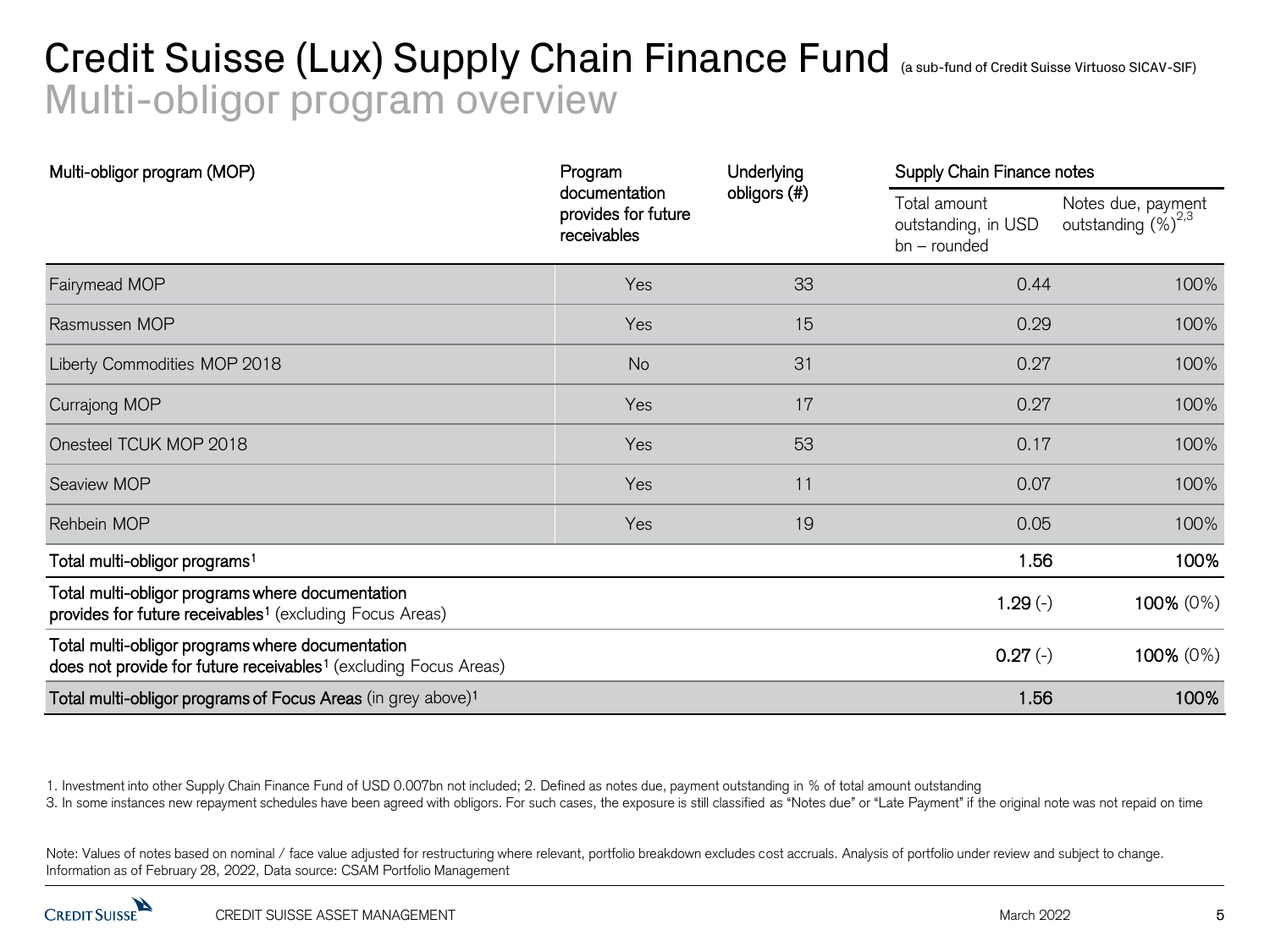#### Credit Suisse Nova (Lux) Supply Chain Finance High Income Fund Fund portfolio details (a sub-fund of Credit Suisse Nova (Lux))



1. Latest published NAV as of February 25, 2021

2. Latest published NAV less cash payout (see Note)

3. Includes also notes due with outstanding payment of USD 0.55bn (rounded), of which about 78% correspond to Focus Areas

4. Includes single obligor notes and multi-obligor program notes

Note: Values of notes based on nominal / face value adjusted for restructuring where relevant, portfolio breakdown excludes cost accruals. Analysis of portfolio under review and subject to change. Information as of February 28, 2022, Data source: CSAM Portfolio Management for all information pertaining to fund notional value after cash payout. The NAV is published through the Fund Administrator. Differences (e.g., different data sources, cut-off times, FX rates, etc.) may occur.

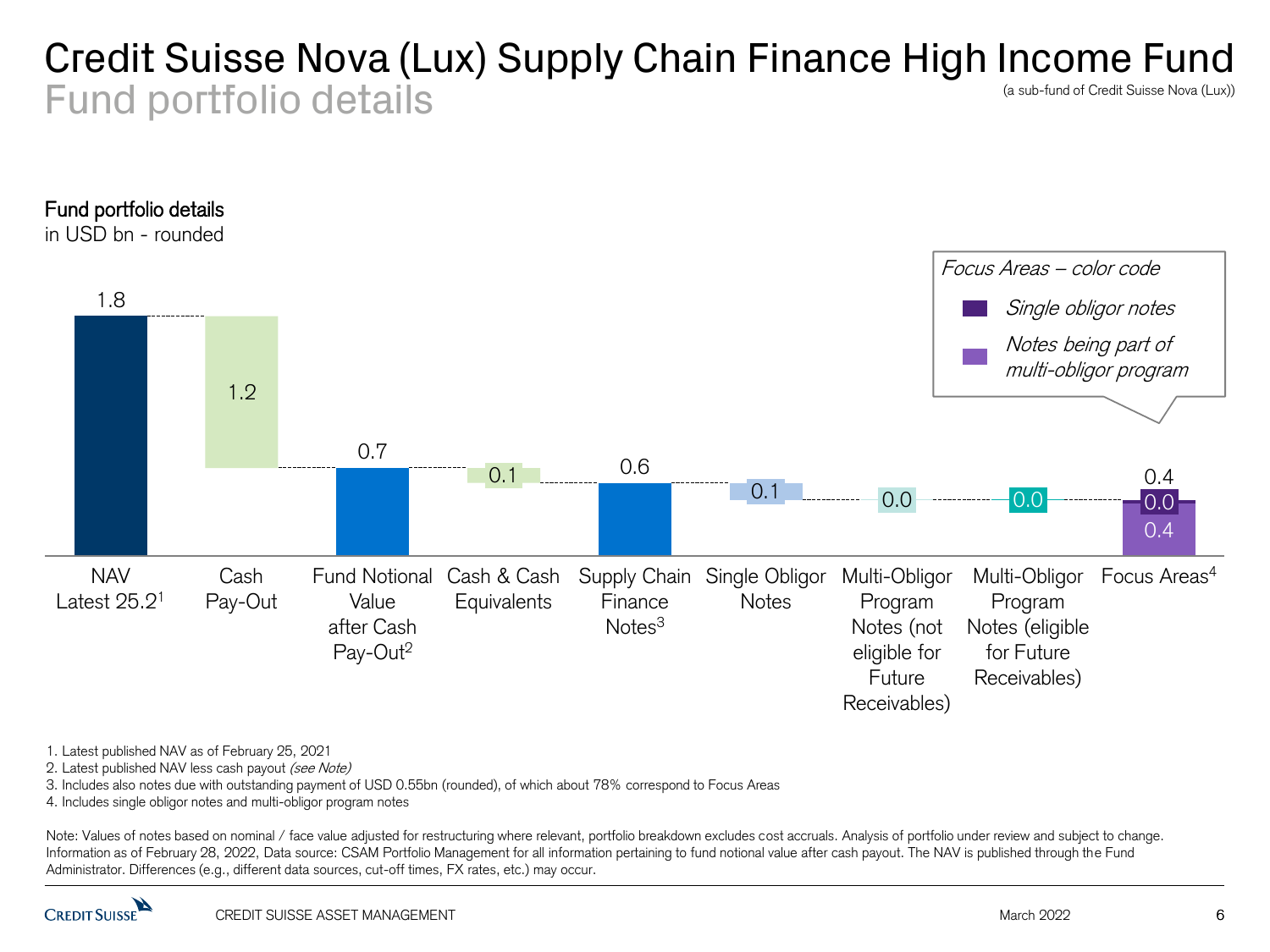### Credit Suisse Nova (Lux) Supply Chain Finance High Income Fund Single obligor notes (excluding Focus Areas) (a sub-fund of Credit Suisse Nova (Lux))

| Obligor                                        | Top $101$                                        |                                 |                                                      |  |
|------------------------------------------------|--------------------------------------------------|---------------------------------|------------------------------------------------------|--|
|                                                | Total amount outstanding,<br>in USD bn - rounded | % of fund notional <sup>2</sup> | Notes due, payment<br>outstanding (%) <sup>3,4</sup> |  |
| <b>CHBG LIMITED</b>                            | 0.02                                             | 3%                              | 100%                                                 |  |
| TOWER TRADE GROUP LTD                          | 0.02                                             | 2%                              | 100%                                                 |  |
| <b>LAIDIR INVESTMENTS LTD</b>                  | 0.02                                             | 2%                              | 100%                                                 |  |
| <b>WESTFORD LIMITED</b>                        | 0.01                                             | 2%                              | 100%                                                 |  |
| BAUERS INTELLIGENT TRANSPORTATION INC          | 0.01                                             | 2%                              | 100%                                                 |  |
| KERRY LEEDS INVESTMENTS LIMITED                | 0.01                                             | 2%                              | 44%                                                  |  |
| R.W. CHELSEA HOLDINGS LTD                      | 0.01                                             | 2%                              | 100%                                                 |  |
| CALIBRE GROUP PTY LTD                          | 0.01                                             | $1\%$                           | 100%                                                 |  |
| <b>DEAL PARTNERS LIMITED</b>                   | 0.01                                             | $1\%$                           | 100%                                                 |  |
| FRESH RESULTS LLC                              | 0.01                                             | 1%                              | 100%                                                 |  |
| Total top 10                                   | 0.12                                             | 18%                             | 95%                                                  |  |
| Remaining single obligor notes                 | 0.00                                             | $1\%$                           | 69%                                                  |  |
| Total single obligor notes (excl. Focus Areas) | 0.13                                             | 19%                             | 94%                                                  |  |

1. Top 10 single obligor notes. Includes notes due, payment outstanding, when applicable.

2. In % of fund notional value after cash payouts, as of February 28, 2022; results in higher relative weightings versus previous disclosures due to lower base

3. Defined as notes due, payment outstanding in % of total amount outstanding

4. In some instances new repayment schedules have been agreed with obligors. For such cases, the exposure is still classified as "Notes due" or "Late Payment" if the original note was not repaid on time

Note: Values of notes based on nominal / face value adjusted for restructuring where relevant, portfolio breakdown excludes cost accruals. Analysis of portfolio under review and subject to change. Information as of February 28, 2022, Data source: CSAM Portfolio Management

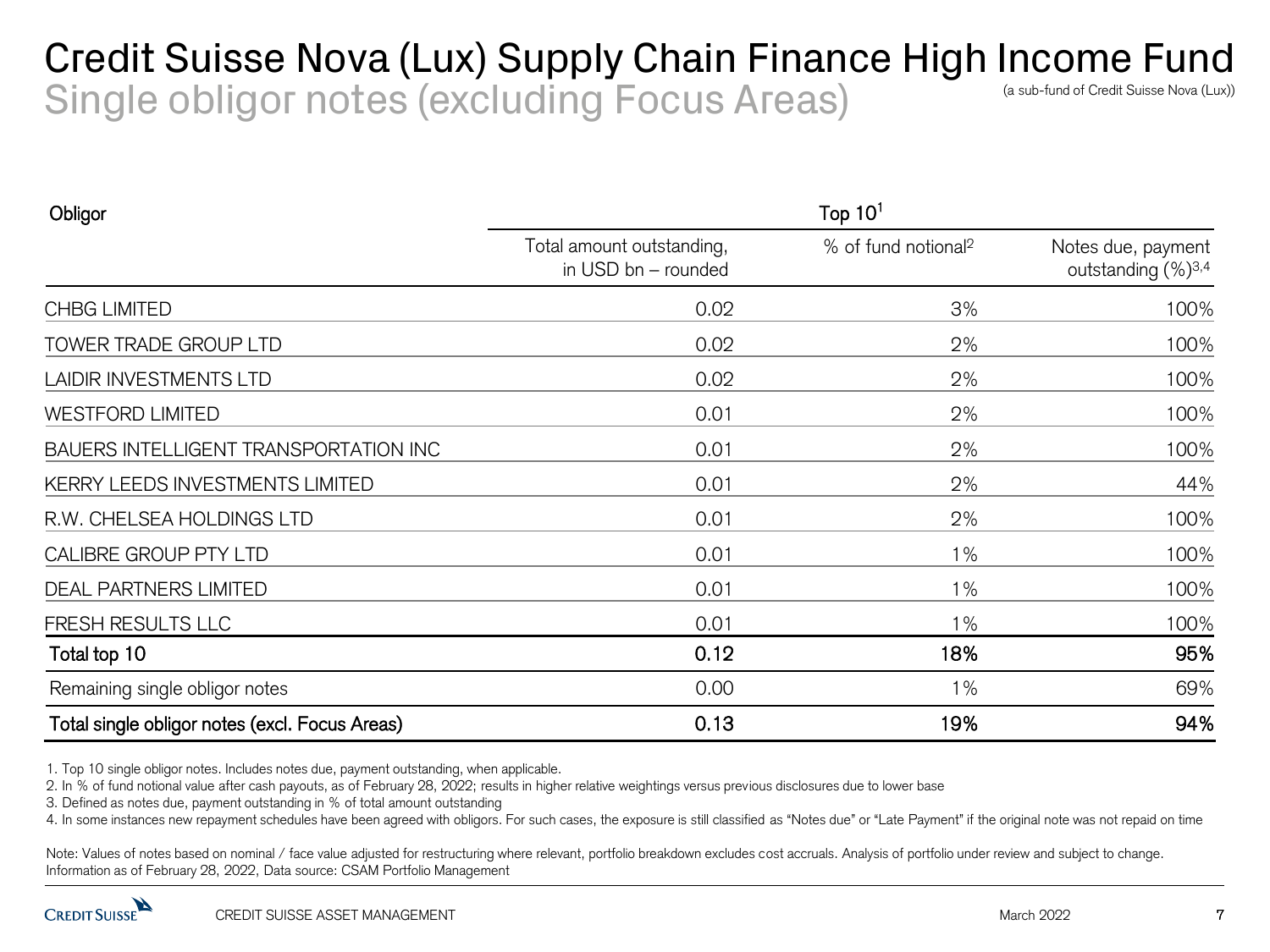### Credit Suisse Nova (Lux) Supply Chain Finance High Income Fund Multi-obligor program overview (a sub-fund of Credit Suisse Nova (Lux))

| Multi-obligor program (MOP)                                                                                         | Program                                             | Underlying   | Supply Chain Finance notes                          |                                        |
|---------------------------------------------------------------------------------------------------------------------|-----------------------------------------------------|--------------|-----------------------------------------------------|----------------------------------------|
|                                                                                                                     | documentation<br>provides for future<br>receivables | Obligors (#) | Total amount<br>outstanding, in USD<br>bn - rounded | Notes due, payment<br>outstanding (%)" |
| Rehbein MOP                                                                                                         | Yes                                                 | 33           | 0.26                                                | 100%                                   |
| Seaview MOP                                                                                                         | Yes                                                 | 11           | 0.08                                                | 100%                                   |
| <b>Currajong MOP</b>                                                                                                | Yes                                                 | 8            | 0.06                                                | 100%                                   |
| Rasmussen MOP                                                                                                       | Yes                                                 |              | 0.01                                                | 100%                                   |
| Total multi-obligor programs                                                                                        |                                                     |              | 0.40                                                | 100%                                   |
| Total multi-obligor programs where documentation<br>provides for future receivables (excluding Focus Areas)         |                                                     |              | $0.40(-)$                                           | 100% (0%)                              |
| Total multi-obligor programs where documentation<br>does not provide for future receivables (excluding Focus Areas) |                                                     |              | 0.00(0.00)                                          | 100% (0%)                              |
| Total multi-obligor programs of Focus Areas (in grey above)                                                         |                                                     |              | 0.40                                                | 100%                                   |

1. Defined as notes due, payment outstanding in % of total amount outstanding

2. In some instances new repayment schedules have been agreed with obligors. For such cases, the exposure is still classified as "Notes due" or "Late Payment" if the original note was not repaid on time

Note: Values of notes based on nominal / face value adjusted for restructuring where relevant, portfolio breakdown excludes cost accruals. Analysis of portfolio under review and subject to change. Information as of February 28, 2022, Data source: CSAM Portfolio Management

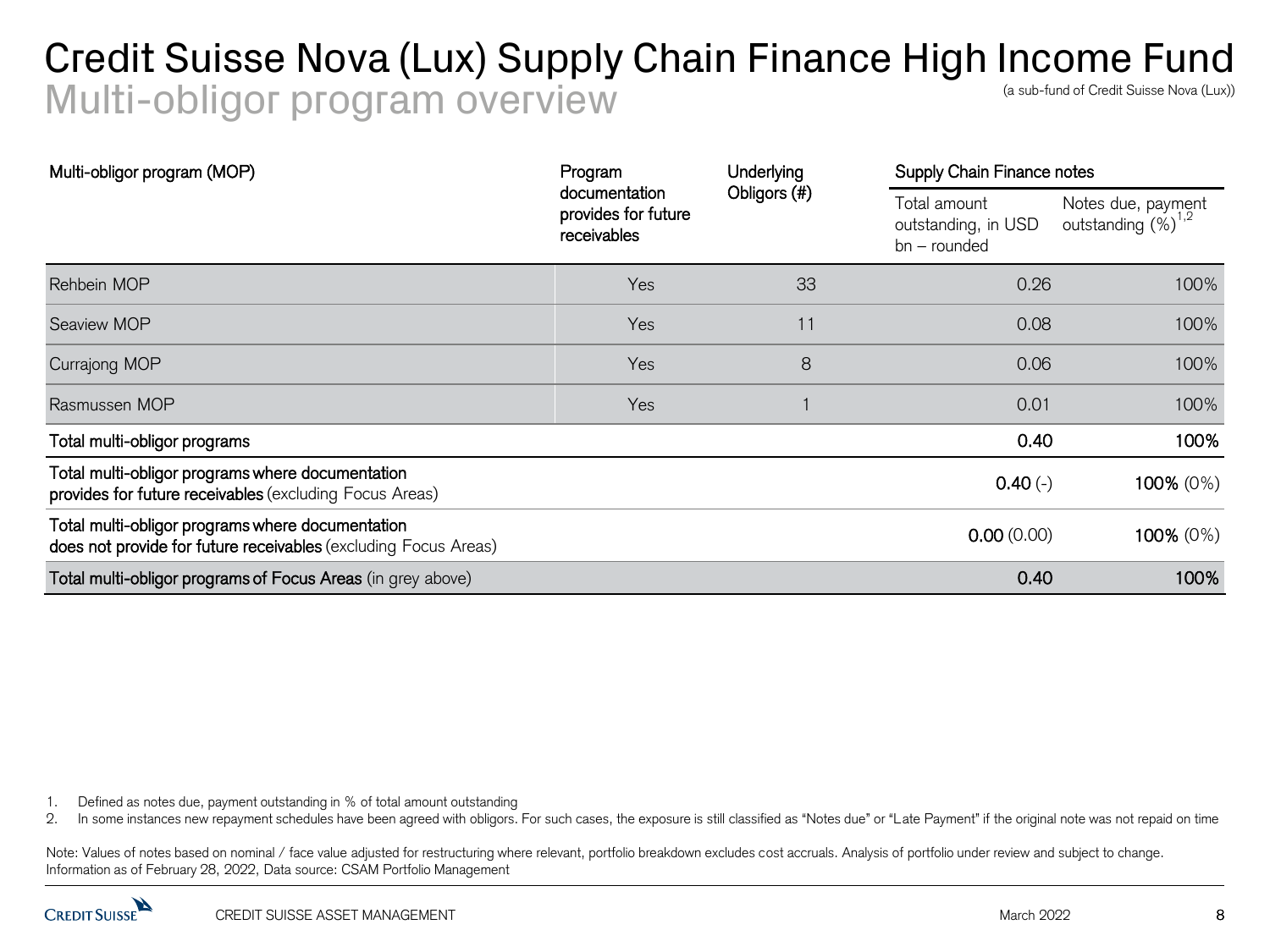### Credit Suisse Supply Chain Finance Investment Grade Fund portfolio details

(a sub-fund of Credit Suisse Fund 2 SICAV domiciled in Liechtenstein)



in USD bn - rounded



1. Latest published NAV as of February 25, 2021

2. Latest published NAV less cash payout (see Note)

Note: Values of notes based on nominal / face value adjusted for restructuring where relevant, portfolio breakdown excludes cost accruals. Analysis of portfolio under review and subject to change. Information as of February 28, 2022, Data source: CSAM Portfolio Management for all information pertaining to fund notional value after cash payout. The NAV is published through the Fund Administrator. Differences (e.g., different data sources, cut-off times, FX rates, etc.) may occur.

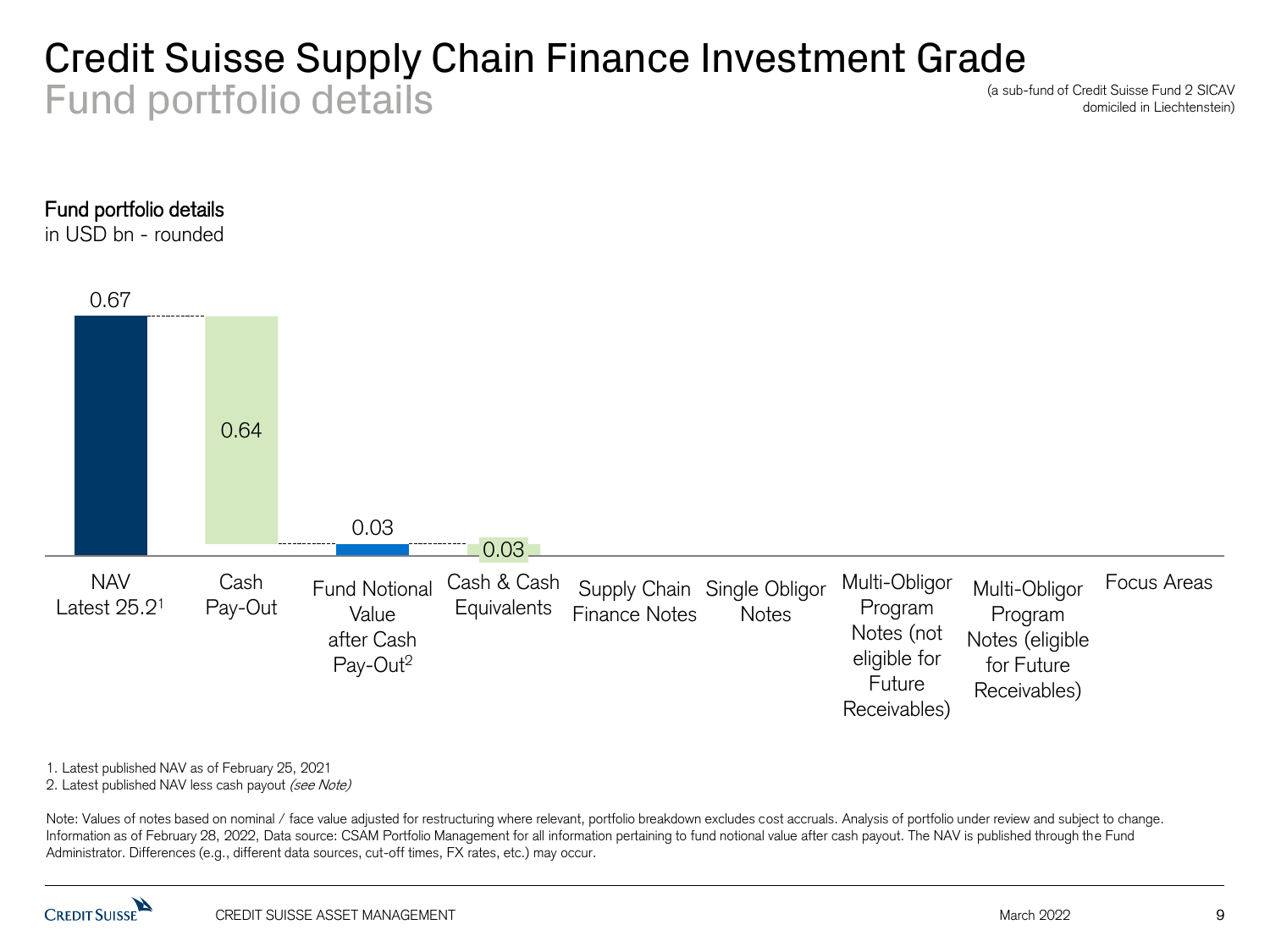### Credit Suisse Nova (Lux) Supply Chain Finance Investment Grade Fund (a sub-fund of Credit Suisse Nova (Lux)) Fund portfolio details

#### Fund portfolio details

in USD bn - rounded



1. Latest published NAV as of February 25, 2021

2. Latest published NAV less cash payout (see Note)

Note: Values of notes based on nominal / face value adjusted for restructuring where relevant, portfolio breakdown excludes cost accruals. Analysis of portfolio under review and subject to change. Information as of February 28, 2022, Data source: CSAM Portfolio Management for all information pertaining to fund notional value after cash payout. The NAV is published through the Fund Administrator. Differences (e.g., different data sources, cut-off times, FX rates, etc.) may occur.